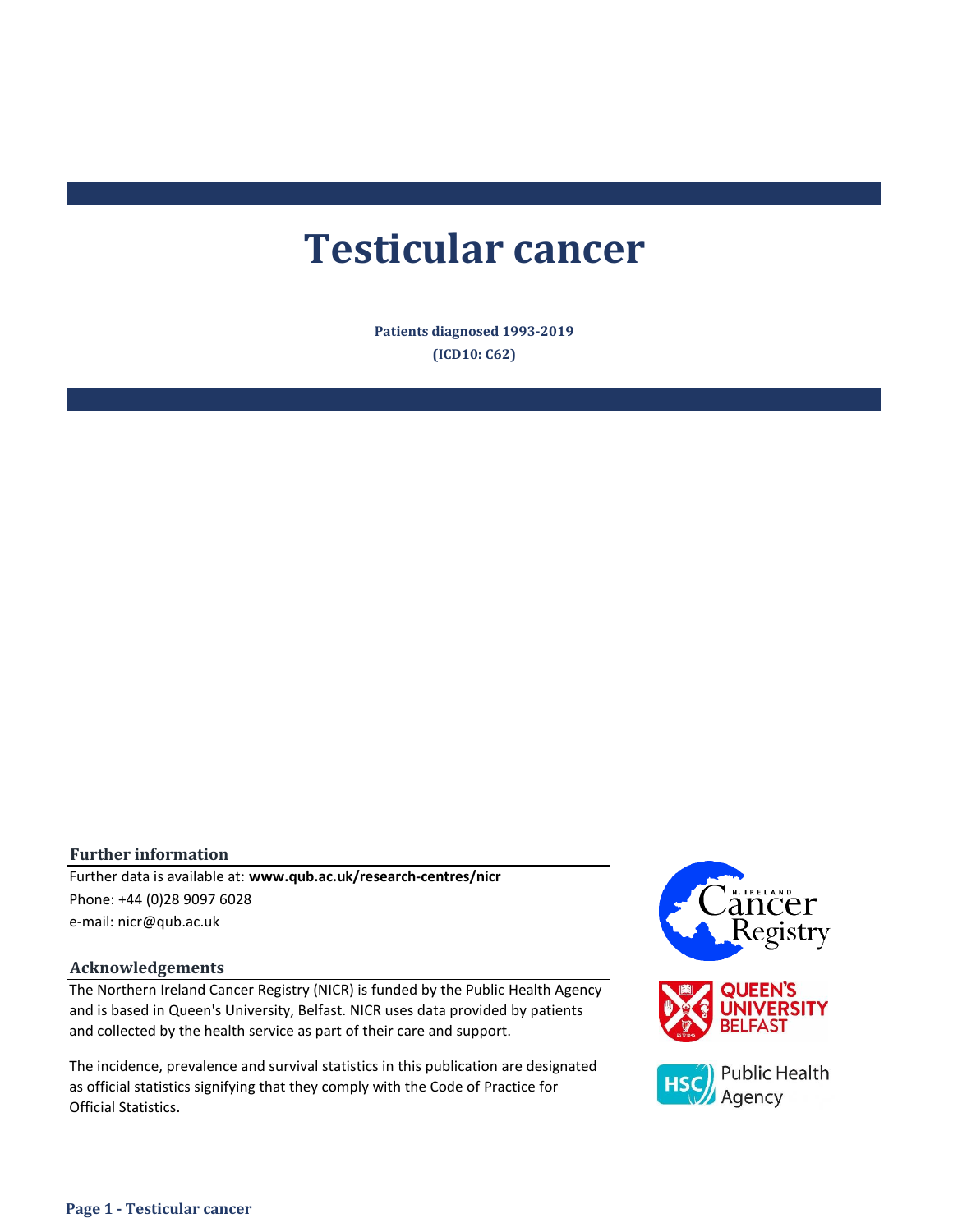## **Incidence**

During 2015-2019:

- **There were 65 cases of testicular cancer diagnosed each year.**
- Testicular cancer made up 1.3% of all male cancers (ex NMSC).
- The risk of testicular cancer before the age of 75 was 1 in 183.7. This did not change between ages 75 and 85.

## **Incidence by age at diagnosis** *- Testicular cancer, Cases in 2015-2019*

During 2015-2019:

**• The median age at diagnosis of** testicular cancer was 36.

**Example 2** Cancer risk increased with age, with 12.3% of men aged 55 years or more at diagnosis.

■ 24.6% of cases were diagnosed among those aged under 30.

| Age at diagnosis | Average cases per year |  |  |  |
|------------------|------------------------|--|--|--|
|                  | <b>Male</b>            |  |  |  |
| $0 - 29$         | 16                     |  |  |  |
| $30 - 39$        | 26                     |  |  |  |
| 40 - 54          | 16                     |  |  |  |
| 55 and over      | 8                      |  |  |  |
| <b>All ages</b>  | 65                     |  |  |  |



#### **Incidence by year of diagnosis** *- Testicular cancer, Cases in 1995-2019*

▪ Among males the number of cases of testicular cancer decreased by 4.4% from an annual average of 68 cases in 2010-2014 to 65 cases in 2015-2019.

| <b>Year of diagnosis</b> | <b>Male cases</b> |
|--------------------------|-------------------|
| $\overline{2010}$        | 66                |
| 2011                     | 75                |
| 2012                     | 67                |
| 2013                     | 62                |
| 2014                     | 68                |
| 2015                     | 57                |
| 2016                     | 63                |
| 2017                     | 60                |
| 2018                     | 70                |
| 2019                     | 74                |
|                          |                   |



*Note: Annual averages based upon several years have been rounded to the nearest integer. Sums of numbers in table rows or columns may thus differ slightly from the given total.*

*NMSC: Non-melanoma skin cancer*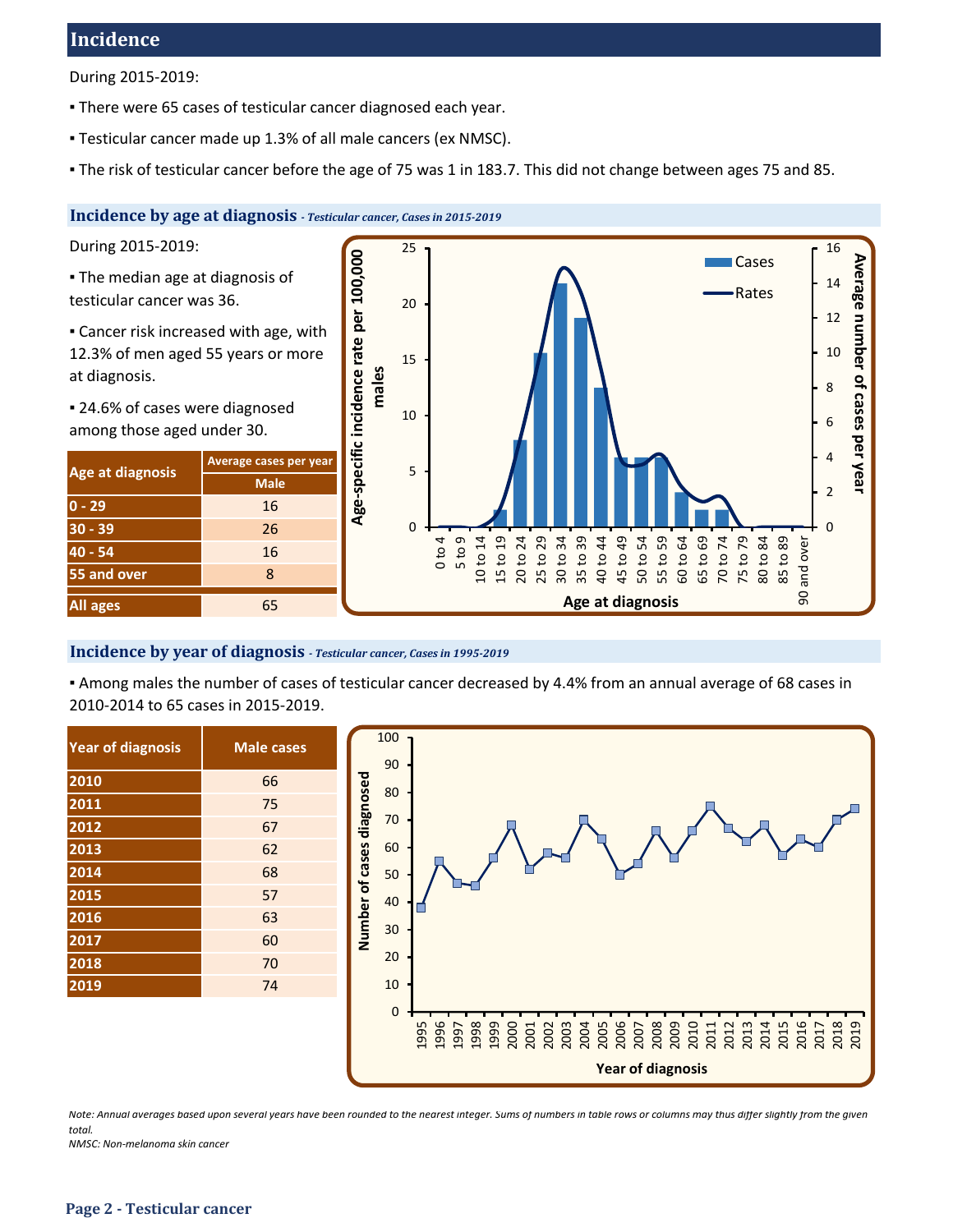#### **Trends in age-standardised incidence rates** *- Testicular cancer, Cases in 1995-2019*

▪ Among males age-standardised incidence rates of testicular cancer decreased by 2.7% from 7.3 per 100,000 person years in 2010-2014 to 7.1 cases per 100,000 persons years in 2015-2019. This difference was not statistically significant.



Age-standardised incidence rates illustrate the change in the number of cases within a population of a fixed size and age structure (2013 European Standard).

They thus represent changes other than those caused by population growth and/or ageing.

Trends can also be influenced by changes in how cancer is classified and coded. (e.g. the move from ICD-0-2 to ICD-0-3 in 2019).

#### **Incidence by deprivation quintile** *- Testicular cancer, Cases in 2015-2019*

The annual number of cases during 2015-2019 varied in each deprivation quintile due to variations in population size and age.

After accounting for these factors, incidence rates:

 ▪ in the most socio-economically deprived areas did not vary significantly from the NI average.

. in the least socio-economically deprived areas did not vary significantly from the NI average.

|                                    | Average cases per year |  |  |  |  |
|------------------------------------|------------------------|--|--|--|--|
| <b>Deprivation quintile</b>        | <b>Male</b>            |  |  |  |  |
| <b>Least deprived (Quintile 1)</b> | 14                     |  |  |  |  |
| <b>Quintile 2</b>                  | 15                     |  |  |  |  |
| <b>Quintile 3</b>                  | 13                     |  |  |  |  |
| <b>Quintile 4</b>                  | 12                     |  |  |  |  |
| <b>Most deprived (Quintile 5)</b>  | 11                     |  |  |  |  |
| <b>Northern Ireland</b>            | 65                     |  |  |  |  |



Standardised incidence ratios compare incidence rates in each deprivation quintile with the Northern Ireland incidence rate. A value above 100 means that

incidence rates in that deprivation quintile are greater than the Northern Ireland average.

This measure takes account of population size and age structure. Differences are thus not a result of these factors.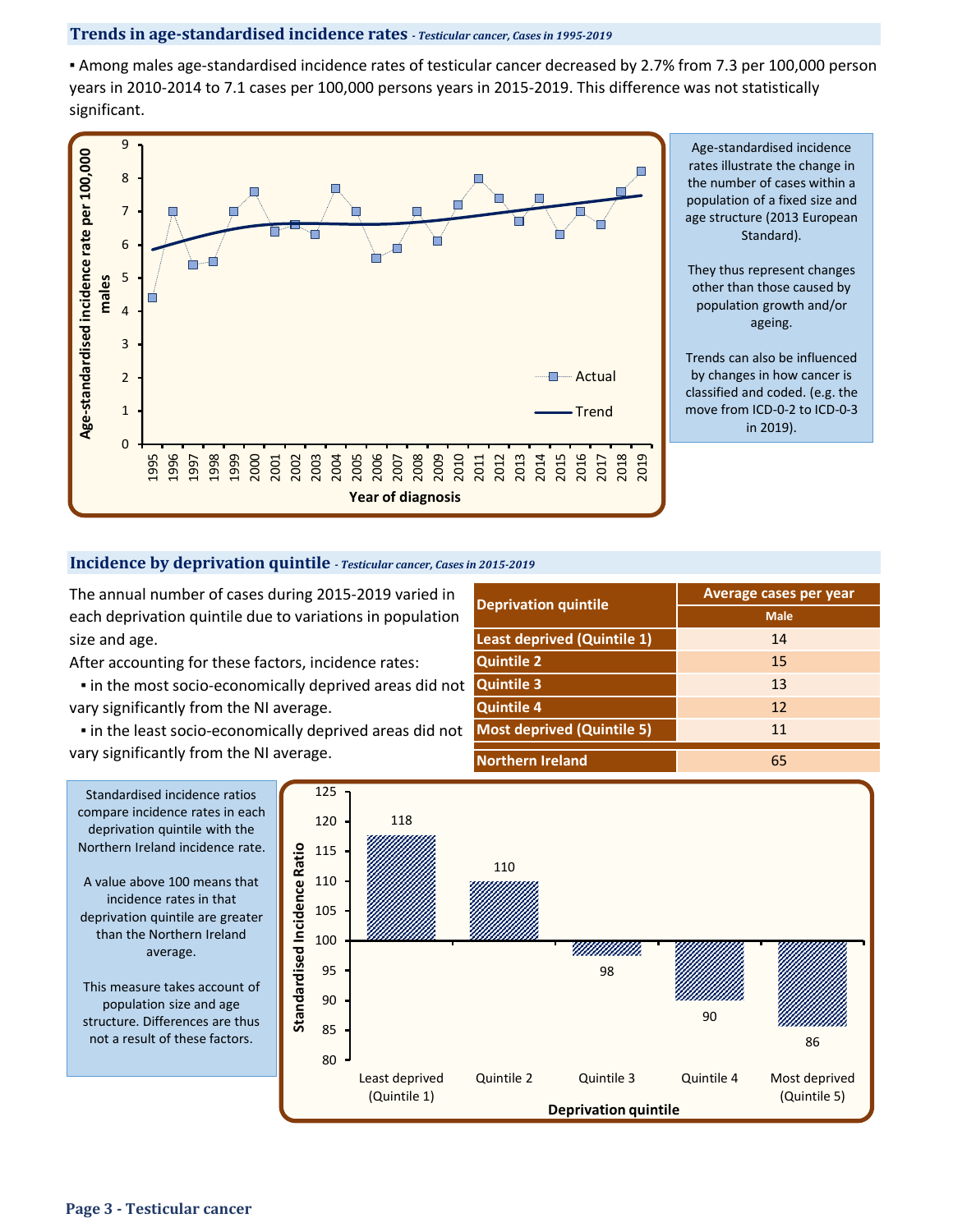## **Incidence by Health and Social Care Trust (HSCT) -** *Testicular cancer, Cases in 2015-2019*

The annual number of cases during 2015-2019 varied in each HSCT due to variations in population size and age.

After accounting for these factors, incidence rates: **Belfast HSCT** 

- **.** in Belfast HSCT did not vary significantly from the NI average.
- **.** in Northern HSCT did not vary significantly from the NI average.
- in South-Eastern HSCT did not vary significantly from the NI average.
- **.** in Southern HSCT did not vary significantly from the NI average.
- **.** in Western HSCT did not vary significantly from the NI average. **Northern Ireland**



**Western HSCT Southern HSCT** 65 12 12 **Average cases per year Health and Social Care Trust Male** 11 16 **South-Eastern HSCT** 14 **Northern HSCT**

> Standardised incidence ratios compare incidence rates in each HSC Trust with the Northern Ireland incidence rate. A value above 100 means that incidence rates in that HSC Trust are greater than the NI average.

This measure takes account of population size and age structure. Differences are thus not a result of these factors.

Data for Local Government Districts and Parliamentary Constituencies are available at www.qub.ac.uk/researchcentres/nicr

#### **Incidence by method of most recent admission to hospital** *- Testicular cancer, Cases in 2015-2019*

#### During 2015-2019:

■ 9.0% of cases had an emergency admission to hospital recorded within 30 days prior to their cancer diagnosis.

▪ In 14.2% of diagnosed cases there was no record of a hospital inpatient admission up to 30 days prior to diagnosis.

| <b>Nethod of admission</b>                  | <b>Average cases per year</b> |  |  |  |
|---------------------------------------------|-------------------------------|--|--|--|
|                                             | <b>Male</b>                   |  |  |  |
| <b>Emergency admission</b>                  | 6                             |  |  |  |
| <b>Elective admission</b>                   | 50                            |  |  |  |
| No emergency/elective<br>admission recorded | q                             |  |  |  |
| <b>Total</b>                                | 65                            |  |  |  |



Admissions are considered up to a maximum of 30 days prior to diagnosis. Admissions up to two days post diagnosis are also considered to allow for a reasonable margin or error in data recording.

The majority of patients with no inpatient admission recorded prior to diagnosis are likely to have been diagnosed via an outpatient route.

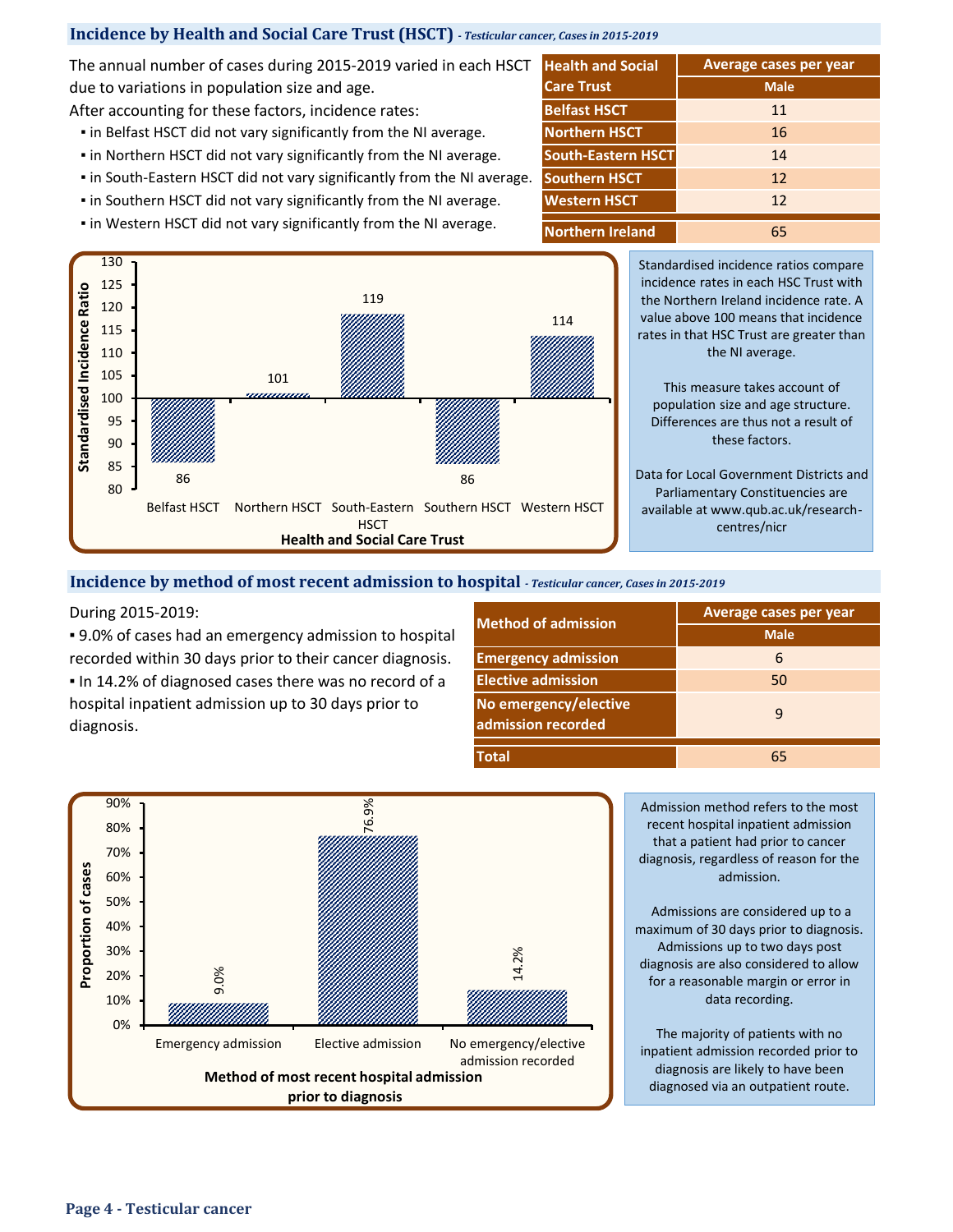

## **Survival**

▪ 97.9% of patients were alive one year and 94.6% were alive five years from a testicular cancer diagnosis in 2010- 2014. (observed survival)

▪ Net survival, which removes the effect of deaths from causes unrelated to cancer, was 98.1% one year and 95.3% five years from a testicular cancer diagnosis in 2010-2014.

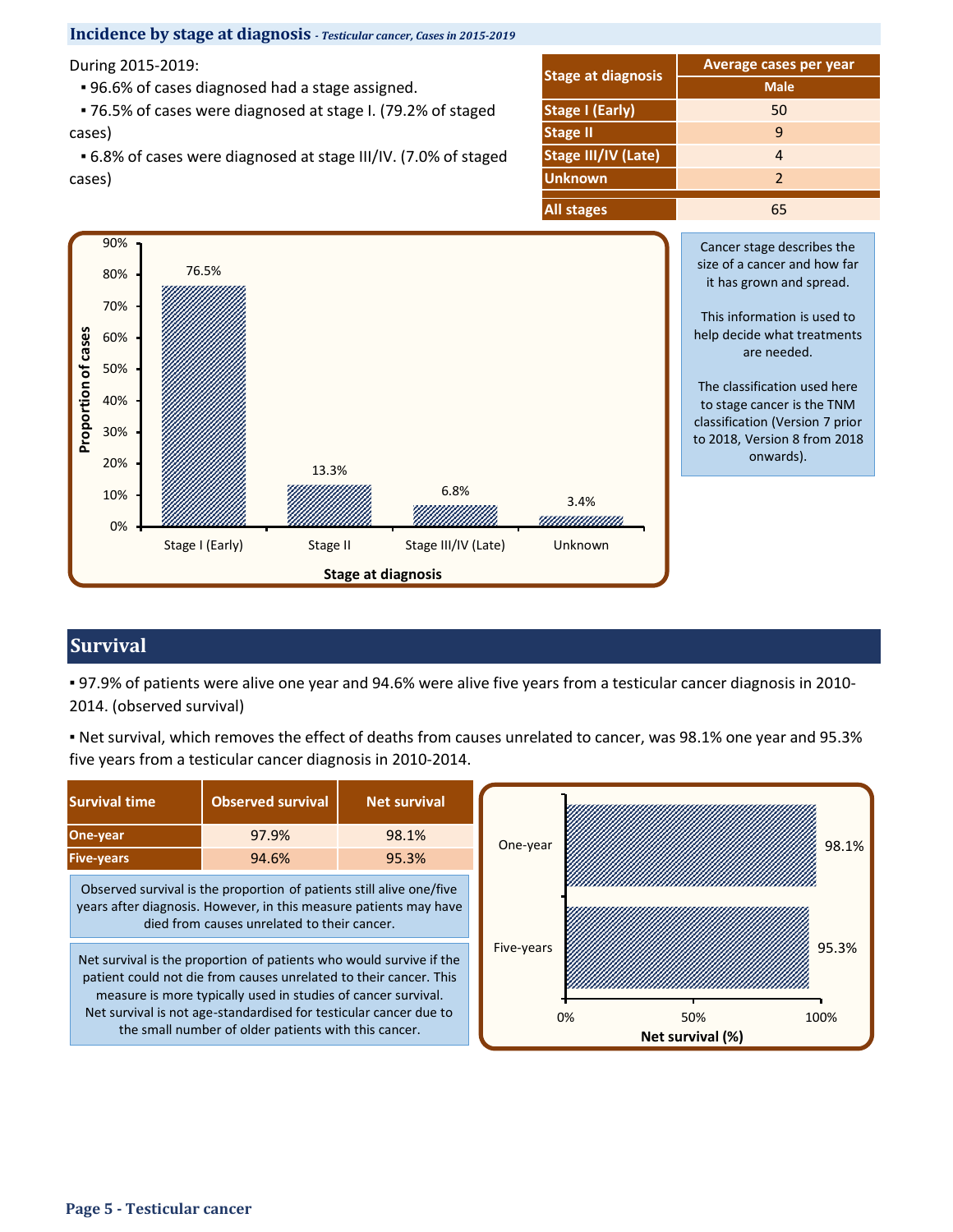#### **Trends in survival** *- Testicular cancer, Patients diagnosed in 1995-2014*

▪ Five-year survival from testicular cancer decreased from 98.4% in 2005-2009 to 95.3% in 2010-2014. This difference was not statistically significant.



#### **Survival by age at diagnosis** *- Testicular cancer, Patients diagnosed in 2010-2014*

▪ Survival from testicular cancer among patients diagnosed in 2010- 2014 was strongly related to age with five-year survival decreasing as age increases.

**Eive-year net survival ranged from** 97.9% among patients aged 15-39 at diagnosis to 90.8% among those aged 40 and over.



#### **Survival by stage at diagnosis** *- Testicular cancer, Patients diagnosed in 2010-2014*

**Example 3 Is 1 Stage at diagnosis is one of the most** important factors in testicular cancer survival with five-year survival decreasing as stage increases.

- Five-year survival ranged from 98.7% for early stage (stage I/II) disease to 65.0% for late stage (stage III/IV) disease.
- **Eive-year survival for unstaged** cancer was 85.2%.

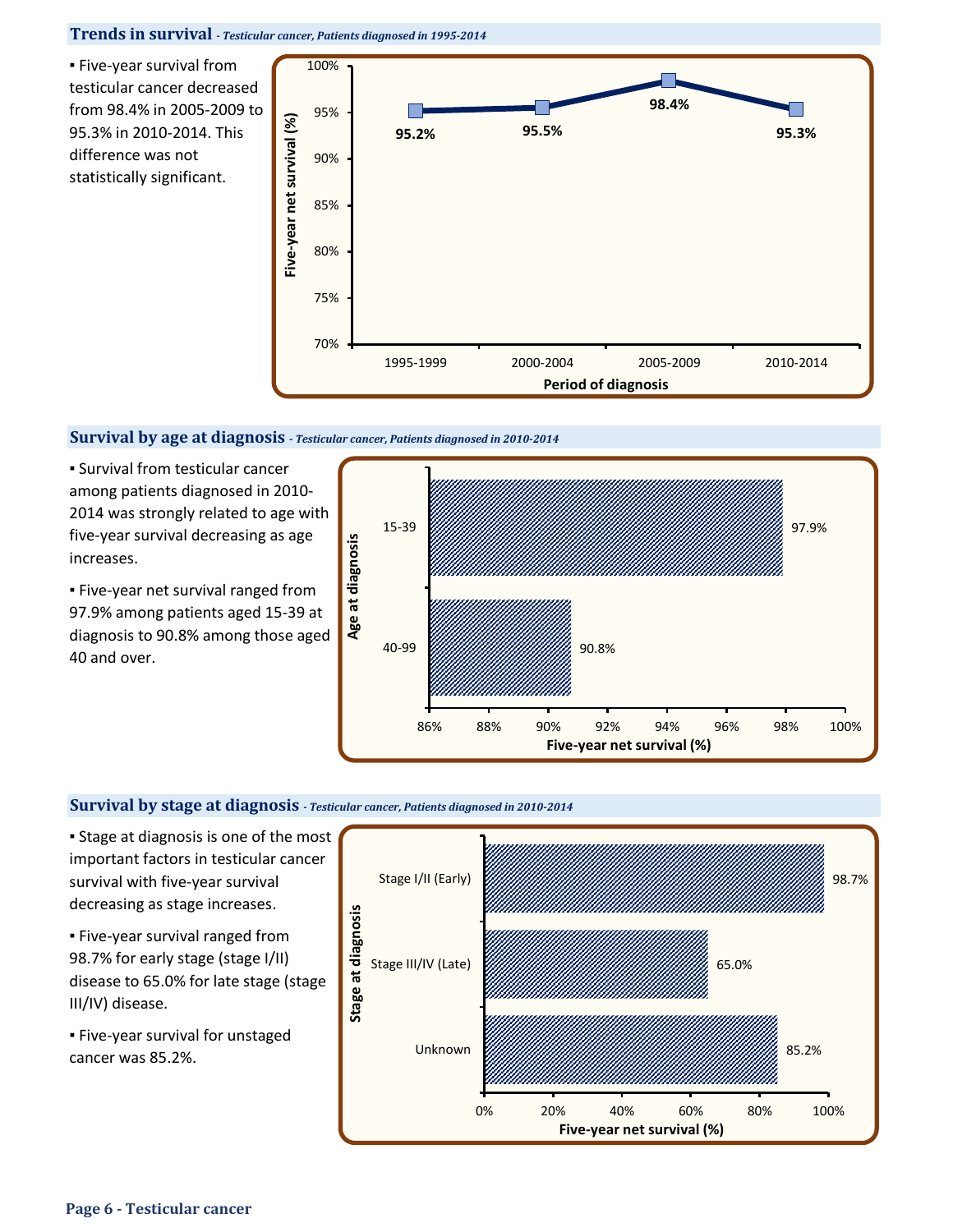#### **Survival by method of most recent admission to hospital** *- Testicular cancer, Patients diagnosed in 2010-2014*

▪ Five-year survival among patients who had an emergency admission to hospital up to 30 days prior to their cancer diagnosis was 91.4% compared to 96.8% among those with elective admissions and 92.5% among those who had no hospital admissions recorded up to 30 days prior to diagnosis.



## **Prevalence**

**At the end of 2019, there were 1,345 men living with testicular** cancer who had been diagnosed in the previous 25 years.

▪ Of these, 70.2% were aged 40 and over, and 5.4% had been diagnosed in the previous year.

25-year prevalence refers to the number of cancer survivors who were alive at the end of 2019, and had been diagnosed with their cancer in the previous 25 years (i.e. 1995-2019).

| <b>Time since</b>  | 25-year prevalence |          |                 |  |
|--------------------|--------------------|----------|-----------------|--|
| diagnosis          | <b>Aged 0-39</b>   | Aged 40+ | <b>All ages</b> |  |
| $0-1$ year         | 42                 | 30       | 72              |  |
| 1-5 years          | 132                | 112      | 244             |  |
| 5-10 years         | 125                | 184      | 309             |  |
| <b>10-25 years</b> | 102                | 618      | 720             |  |
| 0-25 years         | 401                | 944      | 1,345           |  |

### **Trends in 10-year prevalence** *- Testicular cancer, Patients alive at end of each year from 2010-2019*

▪ Among men the number of survivors from testicular cancer who had been diagnosed within the previous ten years increased by 4.5% from 598 survivors in 2014 to 625 survivors in 2019.

|             | 2010   2011   2012   2013   2014   2015   2016   2017   2018   2019 |  |  |                                         |  |  |
|-------------|---------------------------------------------------------------------|--|--|-----------------------------------------|--|--|
| <b>Male</b> |                                                                     |  |  | 567 587 598 606 598 588 602 607 608 625 |  |  |

## **Mortality**

▪ During 2015-2019 there were 2 deaths from testicular cancer each year. It made up 0.1% of all male cancer deaths (ex NMSC).